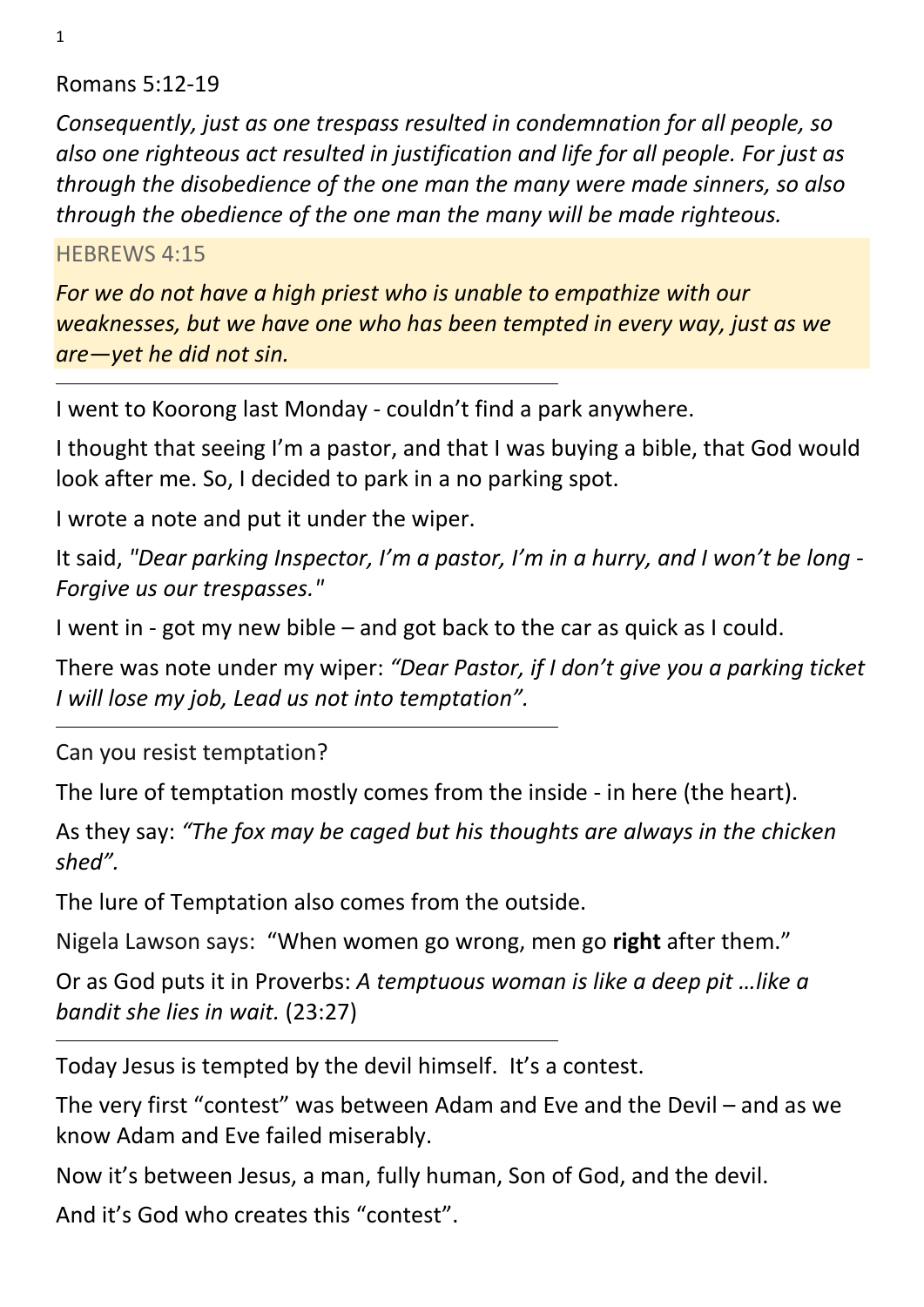2

"The Spirit of God lead Jesus out into the wilderness".

There's stuff going on here.

The devil confronted Adam in a garden where there is plenty of food and he wasn't hungry.

The devil confronts Jesus in the desert, after 40 days of fasting, when he's really, really hungry.

The devil confronted Adam and Eve as a couple – with mutual support.

The devil confronts Jesus alone.

The devil had a three way plot to tempt Adam and Eve.

- **1. Doubt***: "Did God really say that you can't eat that apple"?*
- **2. Question God's authority.** *"Surely, you won't die, that can't be true, surely…!"*
- **3. lie:** *"You will be like God if you eat this apple.…"*  **4.**

Now the devil tries this plot against Jesus. (Stupid)

**1. Doubt***: "If God is your Father, it seems like he's not looking after you, you're starving, why don't you just turn these stones into bread?"* 

Jesus resists: "It is written: 'Man shall not live on bread alone, but on every word that comes from the mouth of God.'

# **2. Question God's authority**

He leads Jesus to the highest point of the temple.

He says: *"If you're the Son of God, throw yourself down. If God is your Father, surely he will take care of you".* 

*"Surely, he'll float you down to the ground."* 

*"That's, of course, If he's really God and you really are his son"* 

Jesus resists and says: 'Do not put the Lord your God to the test.'

# **3.** So **lies.**

The devil shows Jesus all the kingdoms of the world. "*I'll give it all to you – I'll give you all authority - if you worship me".* 

Jesus resists: "Away from me, Satan! For it is written: 'Worship the Lord your God, and serve him only.'[

Then the devil left him, and angels came and attended to Jesus.

Adam and Eve fell like flies, Jesus rose in triumph, the devil ran and hid.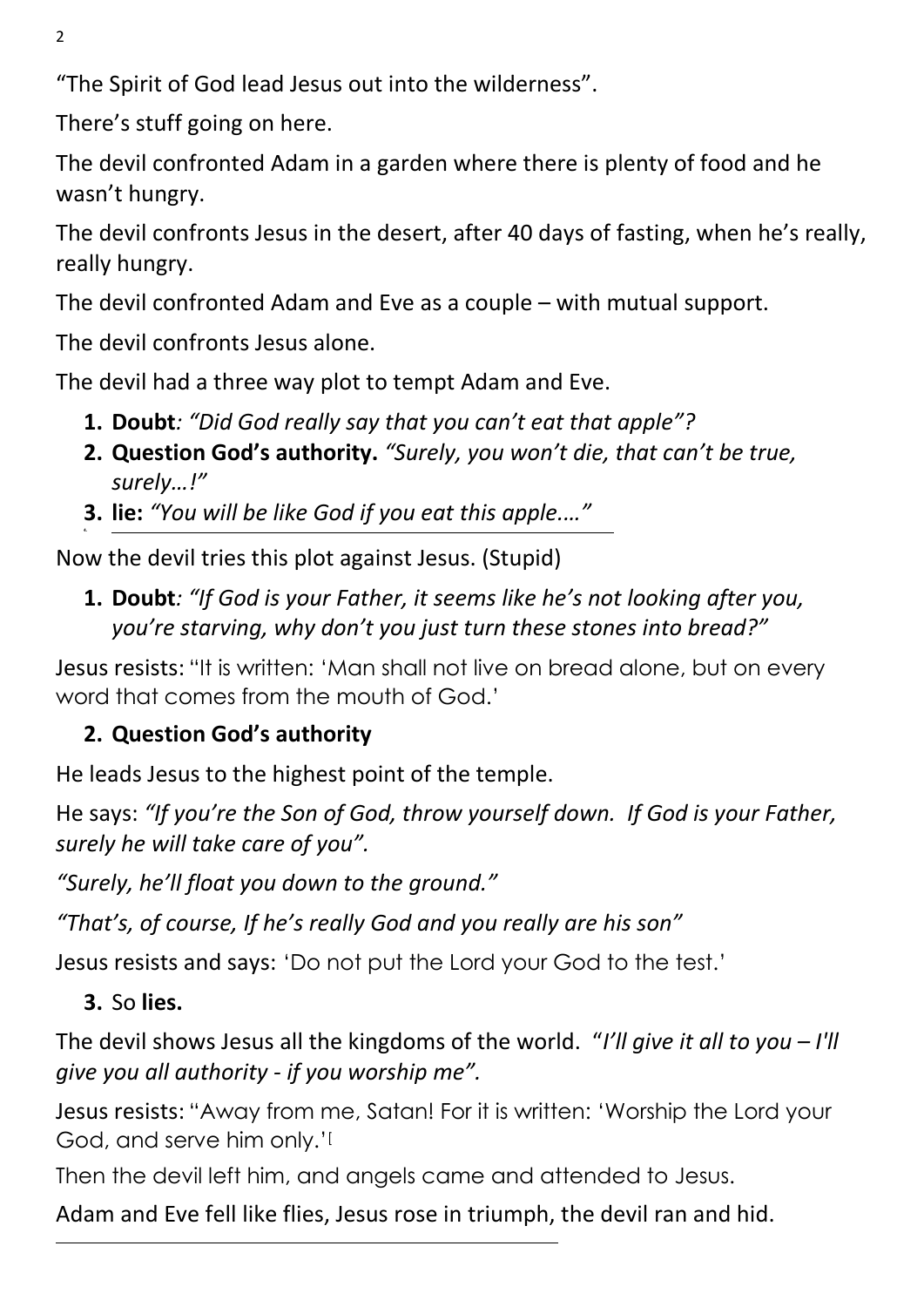3 men have been captured – it's a bit too real at the moment isn't it.

One by one they are brought into the torture rooms.

The first one knows that he must not give them any information, but he also knows that this enemy is cruel, and that they will eventually break him.

He thinks why go through all that? So, he tells them all that he knows.

The second prisoner is determined not to tell them anything, so the torture begins. Eventually they break him, and he tells them what they want to know.

Then the third prisoner say "You will not break me, you'll have to kill me before I talk".

And so, they begin their gruesome torture. It goes on and on, but he doesn't break. They ramp it up, but he still doesn't break.

Finally, they realise it's no use, they'll never break him.

All three were tempted by the enemy – but which one of them faced the full force of the enemy?

Don't ever think that Jesus temptations were less than we experience.

Only Jesus has looked the devil in the eye and stood up to his full force.

The devil will think twice before taking on Jesus again.

Adam crumbled at the site of Eve holding an apple – poor thing.

Hebrews tells us very clearly that Jesus was *"tempted in every way, just as we are—yet sinned not".* (Hebrews 4:15).

Hebrews also tells us that *"Because Jesus suffered when he was tempted, he is able to help others who are being tempted"* (Hebrews 2:18).

I'm guessing you think we're all pretty pathetic in the face of temptation – but the text says: "there is help."

### Here it is: *He doesn't condemn us for our our sin he sympathises with us – he's sorry for us because he knows our very temptation – he knows our sin.*

He took our shame on the cross.

Every time we fall into temptation we should be rejected – we should be humiliated – the father should turn his face away – but he doesn't.

Jesus suffers and takes our shame to the cross.

Here is the proof *"My God My God why have you abandoned me?*"